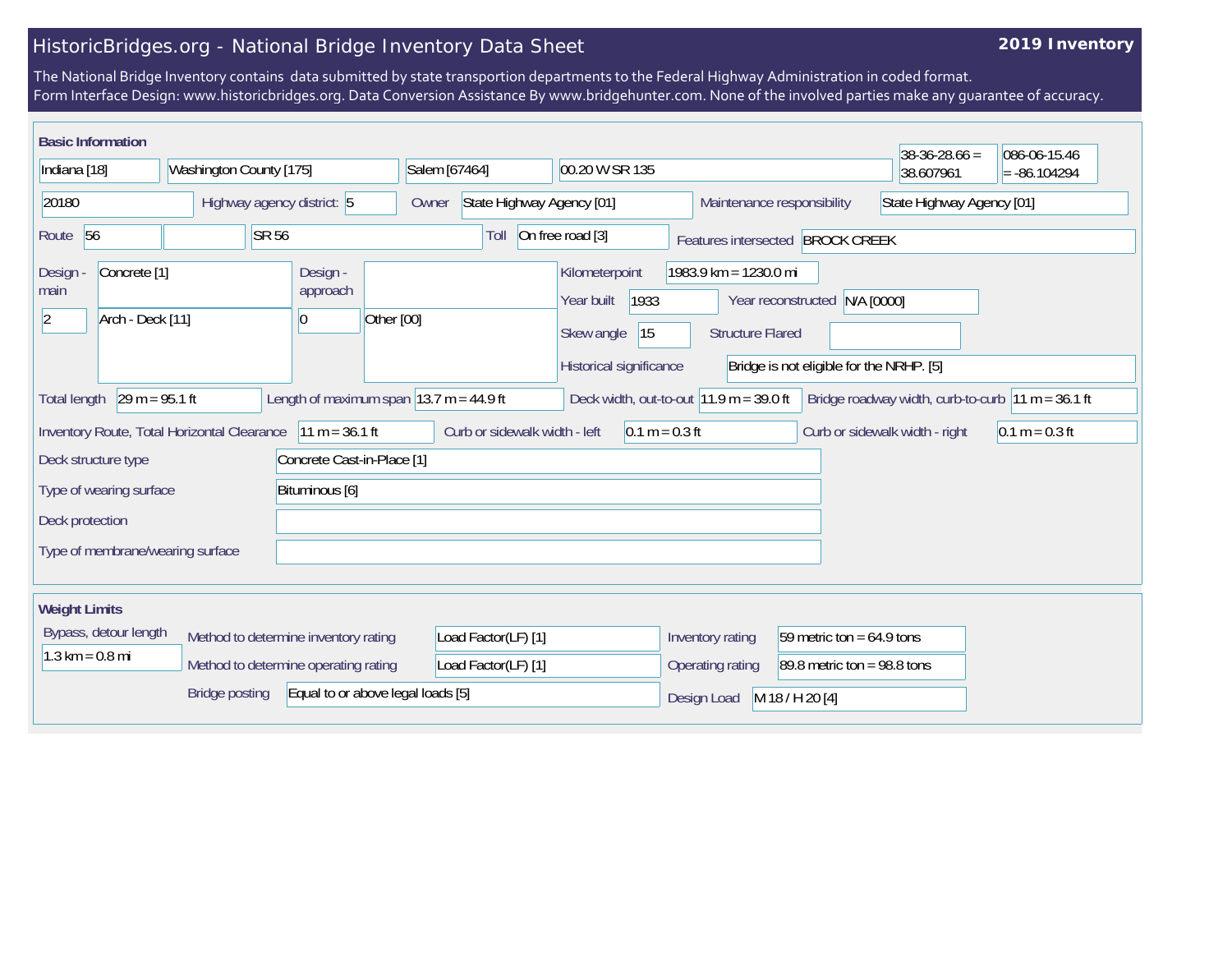| <b>Functional Details</b>                                                              |                                                                                         |                                                                        |
|----------------------------------------------------------------------------------------|-----------------------------------------------------------------------------------------|------------------------------------------------------------------------|
| 16038<br>Average daily truck traffi 5<br>Average Daily Traffic                         | Year 2004<br>Future average daily traffic<br>%                                          | 22870<br>2030<br>Year                                                  |
| Road classification                                                                    | Principal Arterial - Other Freeways or Exp   Lanes on structure 2                       | Approach roadway width<br>$9.1 m = 29.9 ft$                            |
| Type of service on bridge Highway [1]                                                  | Direction of traffic 2 - way traffic [2]                                                | Bridge median                                                          |
| Parallel structure designation<br>No parallel structure exists. [N]                    |                                                                                         |                                                                        |
| Type of service under bridge<br>Waterway [5]                                           | Navigation control<br>Lanes under structure<br>$\vert$ 0                                |                                                                        |
| $0 = N/A$<br>Navigation vertical clearanc                                              | Navigation horizontal clearance $ 0 = N/A $                                             |                                                                        |
| Minimum navigation vertical clearance, vertical lift bridge                            |                                                                                         | Minimum vertical clearance over bridge roadway<br>$99.99 m = 328.1 ft$ |
| Minimum lateral underclearance reference feature Feature not a highway or railroad [N] |                                                                                         |                                                                        |
| Minimum lateral underclearance on right $0 = N/A$                                      | Minimum lateral underclearance on left $0 = N/A$                                        |                                                                        |
| Minimum Vertical Underclearance $ 0 = N/A $                                            | Minimum vertical underclearance reference feature Feature not a highway or railroad [N] |                                                                        |
| Appraisal ratings - underclearances N/A [N]                                            |                                                                                         |                                                                        |
|                                                                                        |                                                                                         |                                                                        |
| <b>Repair and Replacement Plans</b>                                                    |                                                                                         |                                                                        |
| Type of work to be performed                                                           | Work done by                                                                            |                                                                        |
|                                                                                        | $ 0\rangle$<br>Bridge improvement cost                                                  | 0 <br>Roadway improvement cost                                         |
|                                                                                        | $0 m = 0.0 ft$<br>Length of structure improvement                                       | Total project cost<br>$\vert 0 \vert$                                  |
|                                                                                        | Year of improvement cost estimate                                                       |                                                                        |
|                                                                                        | Border bridge - state                                                                   | Border bridge - percent responsibility of other state                  |
|                                                                                        | Border bridge - structure number                                                        |                                                                        |